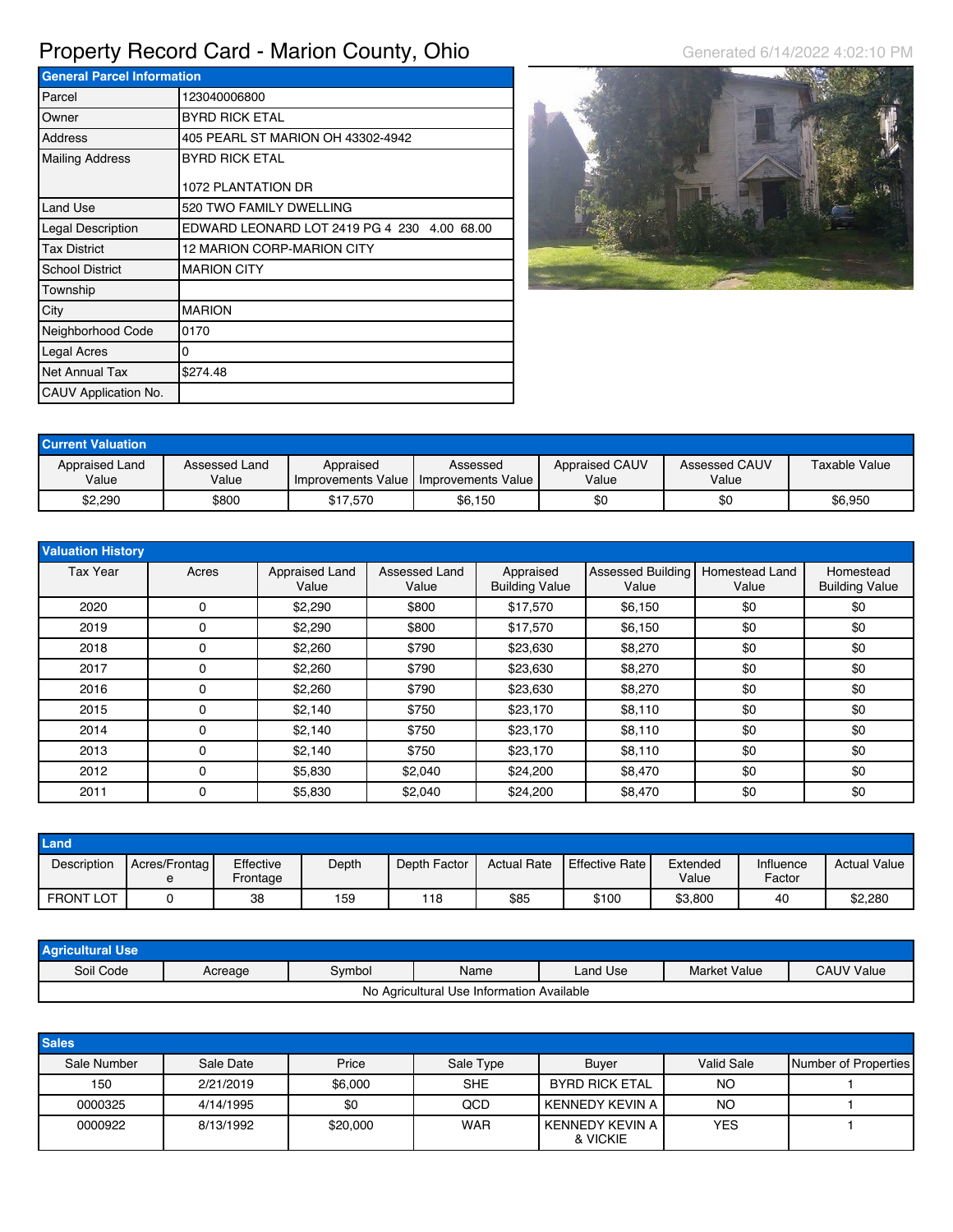| <b>Notes</b>           |      |                                                                                                         |  |  |
|------------------------|------|---------------------------------------------------------------------------------------------------------|--|--|
| Note Type              | Card | <b>I</b> Notes                                                                                          |  |  |
| <b>IDWELLING NOTES</b> |      | IREMOVED 5% FNC DPR PER                                                                                 |  |  |
| <b>ILAND NOTES</b>     |      | IGG 2/26/99                                                                                             |  |  |
| <b>ISALES NOTES</b>    |      | 17/9/07 PR07-66 DUE TO 5% PENALTY CW<br>17/10/07 PENALTY GRANTED CW<br>2/21/19 #150 ETAL:AMY HUCKABA RS |  |  |

| <b>Property Tax</b>        |            |         |            |         |             |         |  |  |  |
|----------------------------|------------|---------|------------|---------|-------------|---------|--|--|--|
|                            | Prior      | Int/Pen | First Half | Int/Pen | Second Half | Int/Pen |  |  |  |
| <b>Real Estate</b>         | \$158.90   | \$0.00  |            |         |             |         |  |  |  |
| Credit                     | (\$158.90) | \$0.00  |            |         |             |         |  |  |  |
| <b>Special Assessments</b> | \$6.34]    | \$0.00  |            |         |             |         |  |  |  |
| Credit                     | (\$6.34)   | \$0.00  |            |         |             |         |  |  |  |
| Due                        |            |         |            | \$23.01 |             |         |  |  |  |

| <b>Tax History</b>                    |            |            |            |            |            |            |            |
|---------------------------------------|------------|------------|------------|------------|------------|------------|------------|
| <b>Tax Year</b>                       | 2021       | 2020       | 2019       | 2018       | 2017       | 2016       | 2015       |
| <b>Gross Charge</b>                   | \$415.82   | \$428.60   | \$428.60   | \$545.14   | \$550.66   | \$549.40   | \$540.38   |
| Reduction                             | (\$114.30) | (\$124.02) | (\$124.26) | (\$146.90) | (\$147.20) | (\$147.48) | (\$138.60) |
| Non-Business Credit                   | (\$27.04)  | (\$29.44)  | (\$29.40)  | (\$39.82)  | (\$40.34)  | (\$40.20)  | (\$40.18)  |
| Owner-Occupancy Credit                | \$0.00     | \$0.00     | \$0.00     | \$0.00     | \$0.00     | \$0.00     | \$0.00     |
| <b>Homestead Reduction</b>            | \$0.00     | \$0.00     | \$0.00     | \$0.00     | \$0.00     | \$0.00     | \$0.00     |
| <b>Penalties and Adjustments</b>      | \$13.72    | \$0.00     | \$0.00     | \$67.68    | \$58.32    | \$37.09    | \$30.94    |
| Recoupment                            | \$0.00     | \$0.00     | \$0.00     | \$0.00     | \$0.00     | \$0.00     | \$0.00     |
| <b>Net Annual Tax</b>                 | \$274.48   | \$275.14   | \$274.94   | \$358.42   | \$363.12   | \$361.72   | \$361.60   |
| <b>Delinquent Tax</b>                 | \$158.90   | \$0.00     | \$394.02   | \$4,120.31 | \$3,550.49 | \$3,004.38 | \$2,505.79 |
| <b>Special Assessments</b>            | \$93.85    | \$96.12    | \$41.31    | \$2.00     | \$2.00     | \$2.00     | \$2.00     |
| <b>Delinquent Special Assessments</b> | \$6.34     | \$0.00     | \$1.10     | \$266.11   | \$253.52   | \$241.42   | \$232.07   |

| <b>Projects</b>       |                             |         |      |  |  |  |  |  |
|-----------------------|-----------------------------|---------|------|--|--|--|--|--|
| <b>Project Number</b> | <b>Project Name</b>         |         | Year |  |  |  |  |  |
| 97                    | MARION CITY DLQ STORM SEWER | \$91.85 | 2021 |  |  |  |  |  |
| 413                   | SCIOTO RIVER CONSERV DIST   | \$2.00  | 2021 |  |  |  |  |  |

| Residential               |       |  |  |  |  |
|---------------------------|-------|--|--|--|--|
| Year Built/Condition      | 1900P |  |  |  |  |
| Number of Stories         |       |  |  |  |  |
| Split Level               |       |  |  |  |  |
| <b>Total Living Area</b>  | 1634  |  |  |  |  |
| <b>Total Rooms</b>        |       |  |  |  |  |
| <b>Total Bedrooms</b>     |       |  |  |  |  |
| <b>Total Full Baths</b>   |       |  |  |  |  |
| <b>Total Half Baths</b>   |       |  |  |  |  |
| <b>Total Family Rooms</b> |       |  |  |  |  |